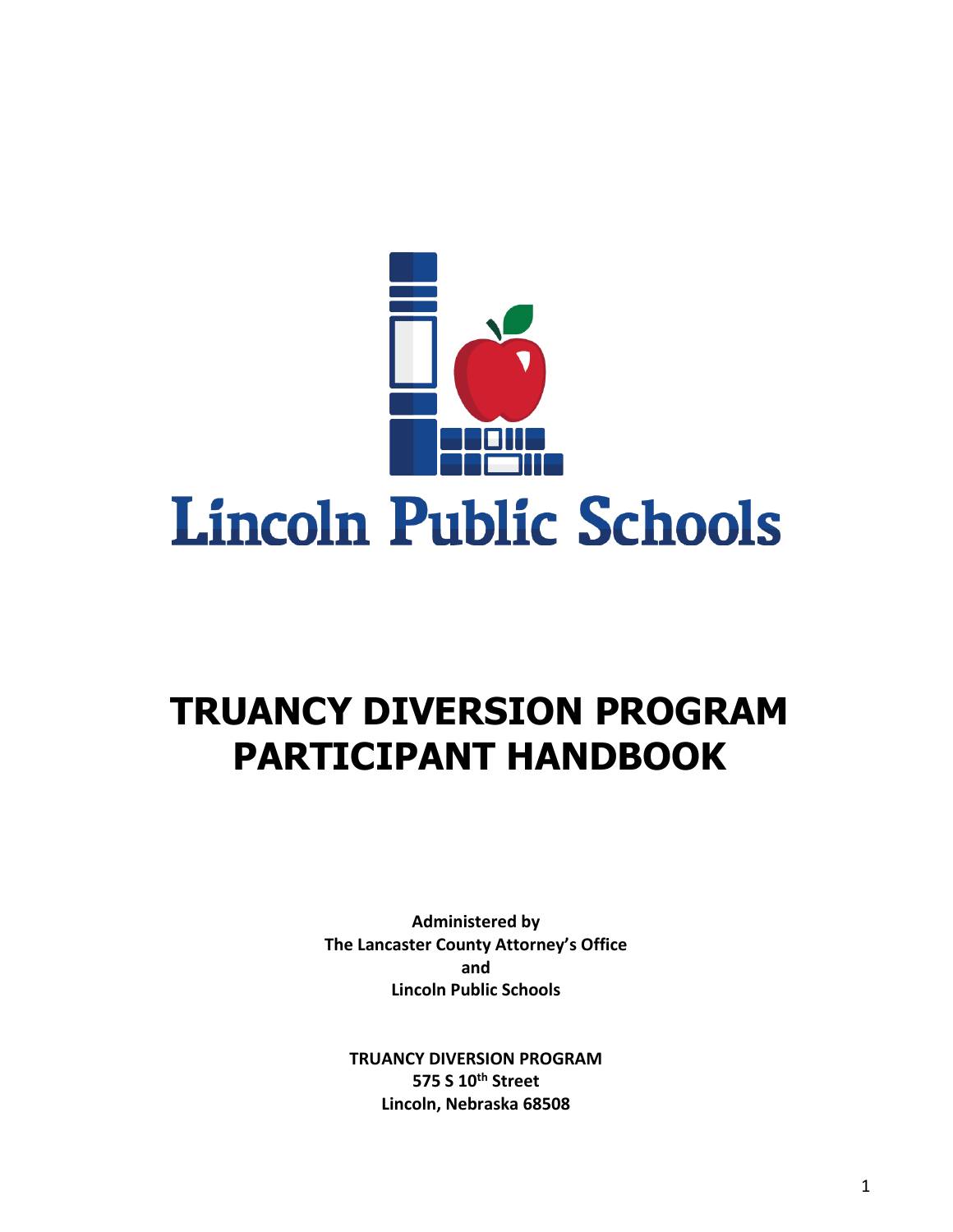# **TRUANCY DIVERSION PROGRAM TABLE OF CONTENTS**

| Page    |
|---------|
| 3       |
| 3       |
| $3 - 4$ |
| $4 - 5$ |
| 5       |
| 5       |
| 5       |
| 6       |
| 6       |
| 6       |
|         |
|         |
| 8       |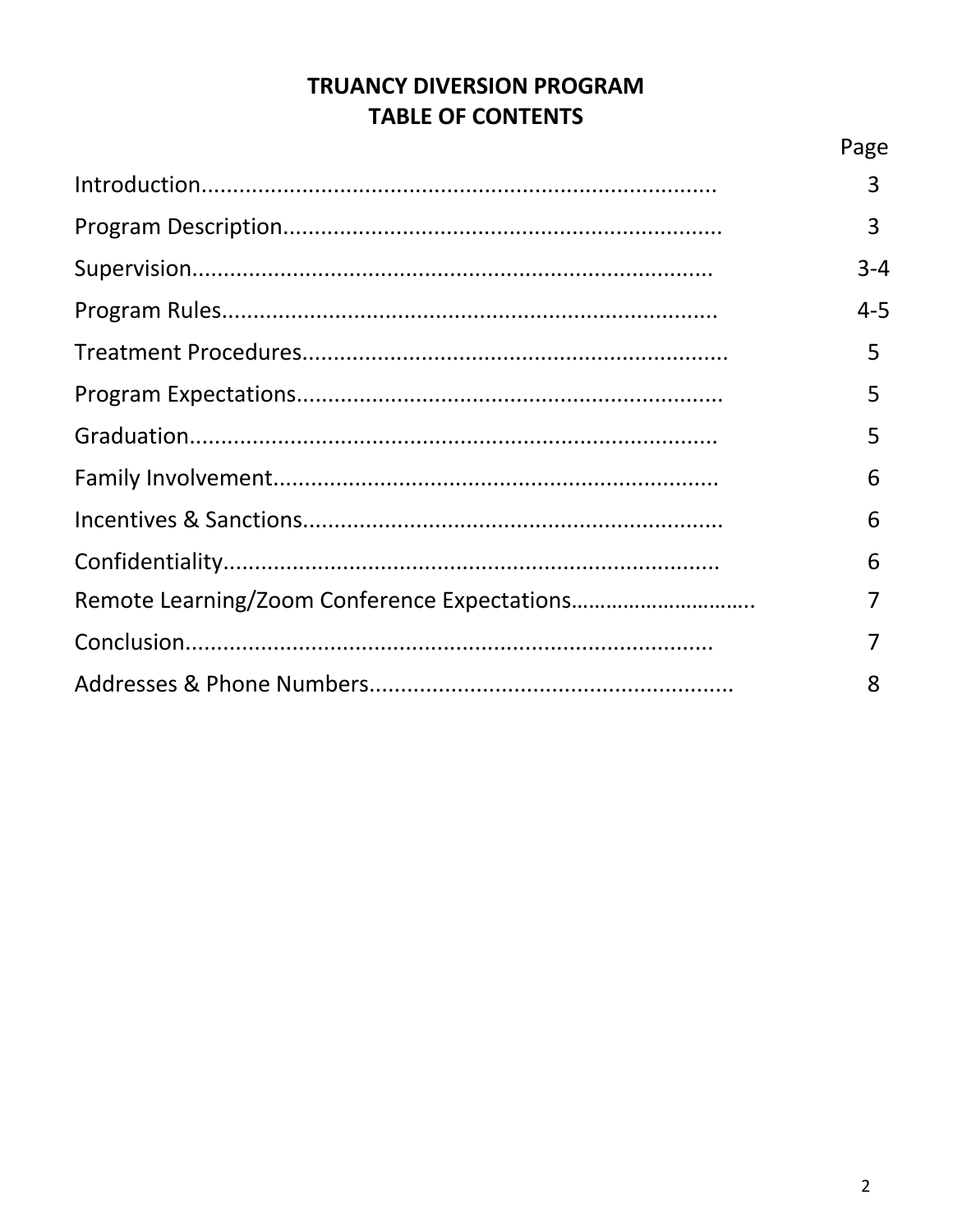## **INTRODUCTION**

This handbook describes the components of the Lancaster County Truancy Diversion Program (TDP). It is designed to answer questions, address concerns, as well as to explain expectations for participants in the program and review general program information.

TDP is offered through the Separate Juvenile Court of Lancaster County and Lincoln Public Schools. It is on average a 6-10 month program of intervention and therapy for juveniles and their families.

Through screening and reviewing of school attendance youth are identified as eligible for TDP. Determination of entry into the TDP is made by Lincoln East, Lincoln High, Lincoln Northeast, Lincoln North Star, Lincoln Southeast, and the County Attorney's Office with final approval by the TDP Prosecutor. Youth are offered the opportunity to participate in the TDP in an effort to assist them in attending school on a regular basis. The truancy petition that has been filed in Juvenile Court will be dismissed upon successful completion of the program and all records pertaining to the filing in Juvenile Court will be sealed and not available to the public without a court order.

# **PROGRAM DESCRIPTION**

The program was created for students and their families as an alternative to traditional court proceedings for truancy. The short-term goals of the program are to improve school attendance, grades and attitude toward school. The long-term goals are for the student to maintain consistent school attendance after completion of the program followed by graduation from high school.

The Lancaster County TDP program is a court-supervised, comprehensive program for students at Lincoln East, Lincoln High, Lincoln Northeast, Lincoln North Star, and Lincoln Southeast who have a truancy petition filed in Juvenile Court and are pending adjudication. Participants will have regular appearances before the designated TDP Prosecutor and Principal. Representatives from many agencies are included in the TDP team and have a common purpose in helping participants successfully complete the program with the goal of regular school attendance and, ultimately, graduation from high school. The team is comprised of the County Attorney's Office, Private Defense Attorney, Juvenile Court, Lincoln Public Schools, and Treatment Provider that are working together and committed to encouraging and supporting the youths' participation in healthy, pro-social activities and positive behavior in school through the TDP program.

Once the youth has agreed to participate in TDP, failure to comply with the program could result in sanctions being imposed. Participants will also be rewarded for positive progress in the program. Each participant should understand that he/she is accountable for his/her decisions and behavior, acknowledge when he/she makes appropriate decisions, demonstrates pro-social behavior, and accepts responsibility when he/she does not comply with program guidelines.

The Social Worker will be primarily responsible for supervising and implementing the terms and conditions of a youth's participation in TDP.

# **SUPERVISION**

All TDP participants, AND a parent/approved adult family member will be required to appear in TDP on regularly scheduled dates as designated by the TDP team. At each court appearance, participants will present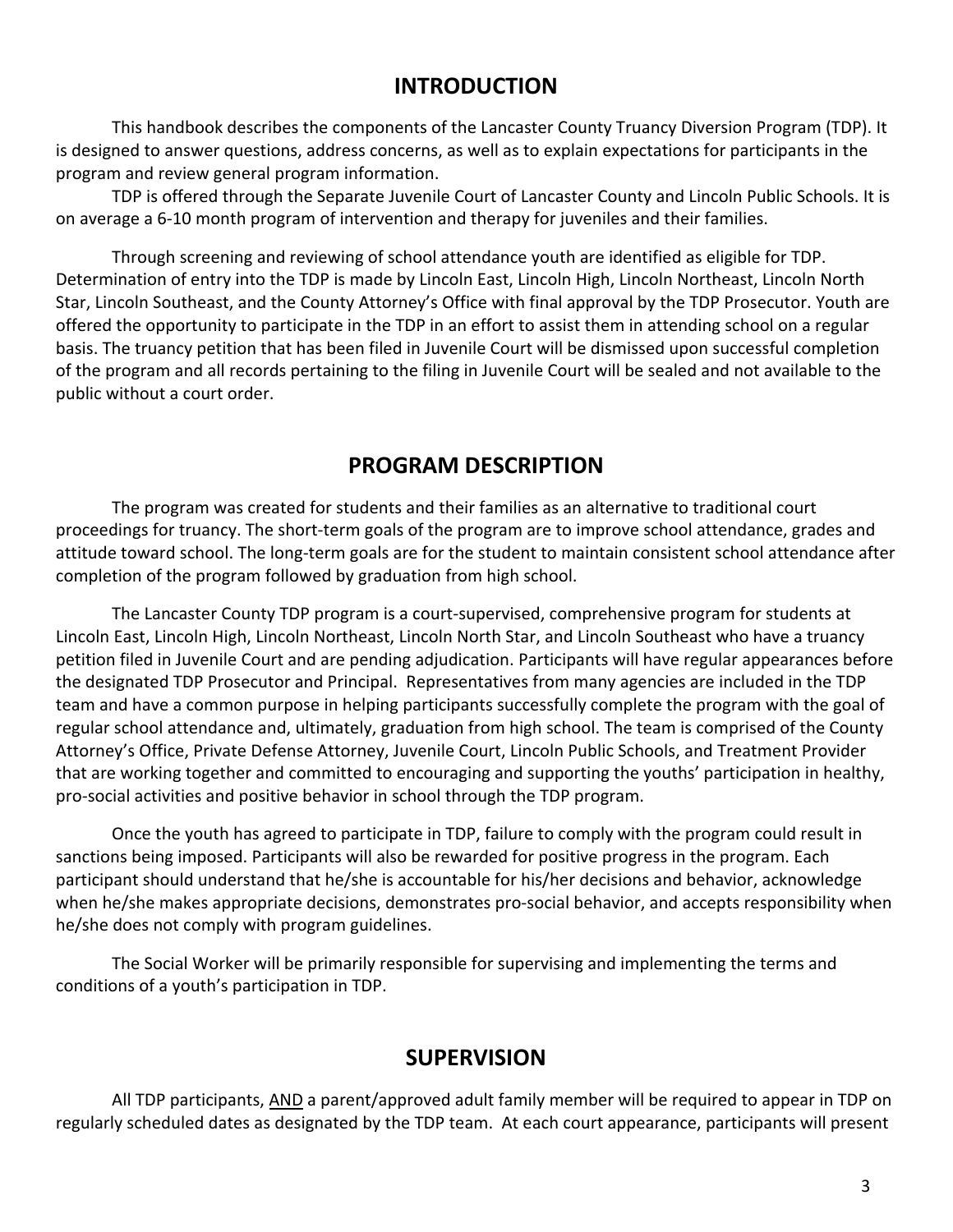a report regarding his/her progress. The Prosecutor/Principal will also be given a progress report prepared by the Social Worker and treatment provider regarding school attendance, grades, treatment progress, behaviors, overall attendance and participation in TDP and school activities. The Prosecutor/Principal will ask questions about each participant's progress and discuss any specific problems he/she may be having. If guidelines are being followed and the youth is doing well, he/she will be encouraged to continue with the program and work with the TDP team toward success.

In addition, rewards may be given if the Prosecutor and Principal feel the youth has been doing exceptionally well as recognition of positive participation. If program violations are committed (i.e., failure to attend school, failure to attend individual or group counseling or to participate in a positive manner, failure to attend court hearings, misbehavior in school, etc.) the TDP may impose sanctions. With repeated violations of program conditions, and/or failure to progress satisfactorily, the TDP may impose the ultimate sanction of termination from the program and the case will be returned to Juvenile Court. If a student transfers to another school while in the program, he/she may be terminated from the program and return to Juvenile Court.

# **PROGRAM RULES**

All TDP participants will be required to abide by the following rules:

## 1. **ATTEND SCHOOL REGULARLY AND ON TIME**

School attendance and engagement is the focus of this program. In order to be successful in school, students need to attend daily. If you are not attending school due to illness, a parent must contact the Social Worker or attendance coordinator no later than 8:30 a.m. on the day the student is staying home. Attendance regarding illness will follow the protocols set by LPS.

## 2. **ATTEND ALL ORDERED TREATMENT SESSIONS.**

This includes program orientation, individual/family/group counseling, educational sessions, and support meetings. If unable to attend a scheduled session, contact must be made with the TDP Treatment Provider immediately.

## 3. **NO THREATS, VIOLENCE, OR DISRUPTIVE BEHAVIOR TOWARD OTHER PARTICIPANTS OR STAFF WILL BE TOLERATED. DO NOT POSSESS WEAPONS OF ANY TYPE.**

Possession of any type of weapon in Court, TDP affiliated facilities, or while participating in any TDP activities is inappropriate. This may result in removal from the TDP program.

## 4. **DRESS APPROPRIATELY FOR TDP AND TREATMENT SESSIONS.**

Participants will be expected to dress in clean, neat, and respectable attire. Shoes will be worn at all times. Clothing bearing, promoting, or advertising drug, alcohol, or gang- related themes are inappropriate. Sunglasses shall not be worn inside school or treatment center unless medically necessary. No hats will be worn during session. Any questions or assistance necessary regarding clothing should be addressed with the Social Worker. Students shall conduct themselves in an appropriate manner and not utilize electronic devices during sessions.

## 5. **PARENT (GUARDIAN) AND/OR ADULT RELATIVE MUST ATTEND SCHEDULED TDP SESSIONS.**

When unable to attend, the Social Worker must be advised in advance of a legitimate reason for absence, and alternative family members may attend with approval from the Social Worker. Participation of families is critical to TDP success and parent/guardians are considered a vital resource to helping the TDP participants progress successfully through the program.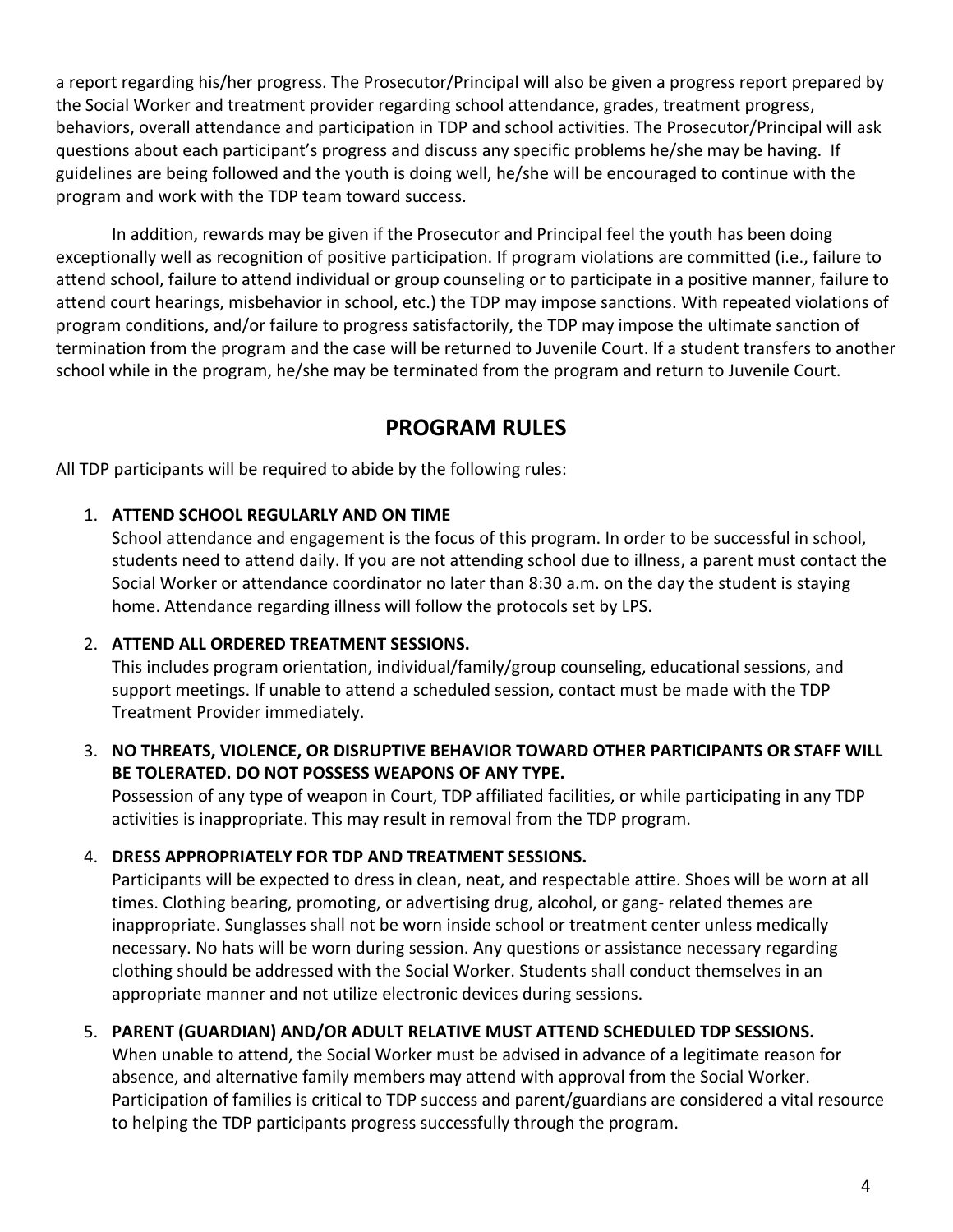#### 6. **ENGAGE IN SCHOOL AND TDP ACTIVITIES**

While in the program, students are expected to engage in activities offered through the school and the TDP. Attendance at these events will be monitored.

#### 7. **ATTEND HOMEWORK SUPPORT**

Students failing one or more classes will attend after school homework support as directed by the TDP Social Worker.

## **TREATMENT PROCEDURES**

TDP participant treatment will be provided utilizing a team approach with the combined resources of the Social Worker and the Omni Behavioral Therapist. If your student is already working with the therapist, we will need a signed release of information form so we can communicate with the therapist. The Social Worker and treatment provider will assess what level of treatment will best meet the needs of each individual youth. Treatment will be on an intensive outpatient basis. An individualized treatment plan will be developed which may include the following components:

- Functional Family Therapy
- Individual Therapy
- Family Support

## **PROGRAM EXPECTATIONS**

- Regular school attendance including being on time to all assigned classes
- Attend after school homework support if failing 1 or more classes
- Participant and guardian/approved adult attend TDP hearings as scheduled
- Regular contact with Social Worker
- Regular contact with Therapist, including individual and family therapy
- Develop treatment and educational plans
- Intensive treatment components
- Complete homework sheets as directed
- Demonstrate progress on educational goals
- Follow all terms and conditions of his/her individualized treatment plan
- Display a positive attitude toward family, school teachers, Social Worker and other treatment and school personnel
- Attendance at pro-social activities a minimum of 1 time per month
- Build self-sufficiency

## **GRADUATION**

Upon completing of the expectations of the program, a ceremony with a certificate of completion will be the culmination of this process. Family will be invited to join graduates as the Prosecutor and Principal congratulate them on successfully completing the TDP program. In addition, at the discretion of the Prosecutor and Principal, additional incentives may be rewarded and a formal ceremony may take place. **The truancy petition that has been filed in Juvenile Court will be dismissed upon successful completion of the program and all records pertaining to the filing in Juvenile Court will be sealed and not available to the public without a court order.**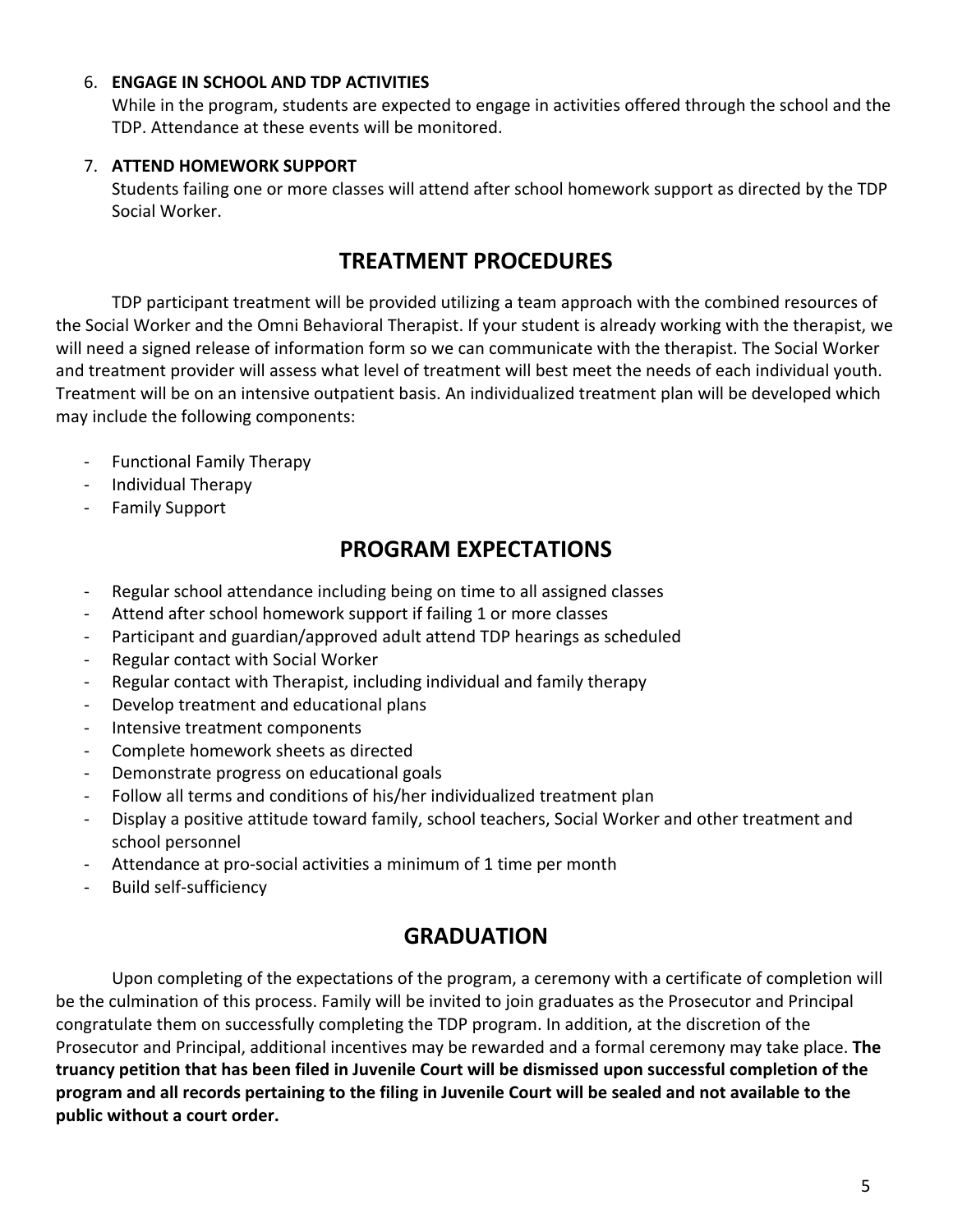## **FAMILY INVOLVEMENT**

Parents/guardians will be involved throughout the treatment process, beginning with the evaluation process by providing collateral information and concerns. Parents/guardians are expected to attend family session as identified by Social Worker and Therapist regarding client needs, concerns, and strengths.

# **INCENTIVES & SANCTIONS**

Throughout the duration of the TDP program, compliance with all aspects of the program will be emphasized. For those participants who choose not to comply, sanctions may be imposed. In contrast, incentives may be rewarded for positive progress and compliance.

Incentives are administered on an individual basis, and are provided in the form of congratulations and, when appropriate, other incentives such as; movie passes, gift certificates, etc. for those who have been compliant, and performed additional functions in the program. Sanctions are also administered on an individual basis. The team will review all issues of non-compliance and make recommendations to the TDP Prosecutor and Principal. It is at the team's discretion to order one or more of the following (does not reflect all sanctions):

- Writing of an essay on a selected topic
- Increased TDP hearings
- Increased participation in individual and/or group counseling sessions
- Increased attendance at activities
- Community service
- Extended program duration
- Lunch Detentions
- School Detentions/Suspensions/Referral to the Office of Student Services

# **CONFIDENTIALITY**

Participant identities and privacy will be protected consistent with Federal and State law. In response to these regulations, policies and procedures have been developed which safeguard participants' confidentiality. Parents/guardians and participants will be asked to sign a waiver authorizing the transfer of information between participating agencies.

**In accordance with the Nebraska Crime Commission grant for the Truancy Diversion Program, data on the student will be collected for the purposes of evaluation. Data will be kept on the Juvenile Case Management System of the Nebraska Criminal Justice Information System.**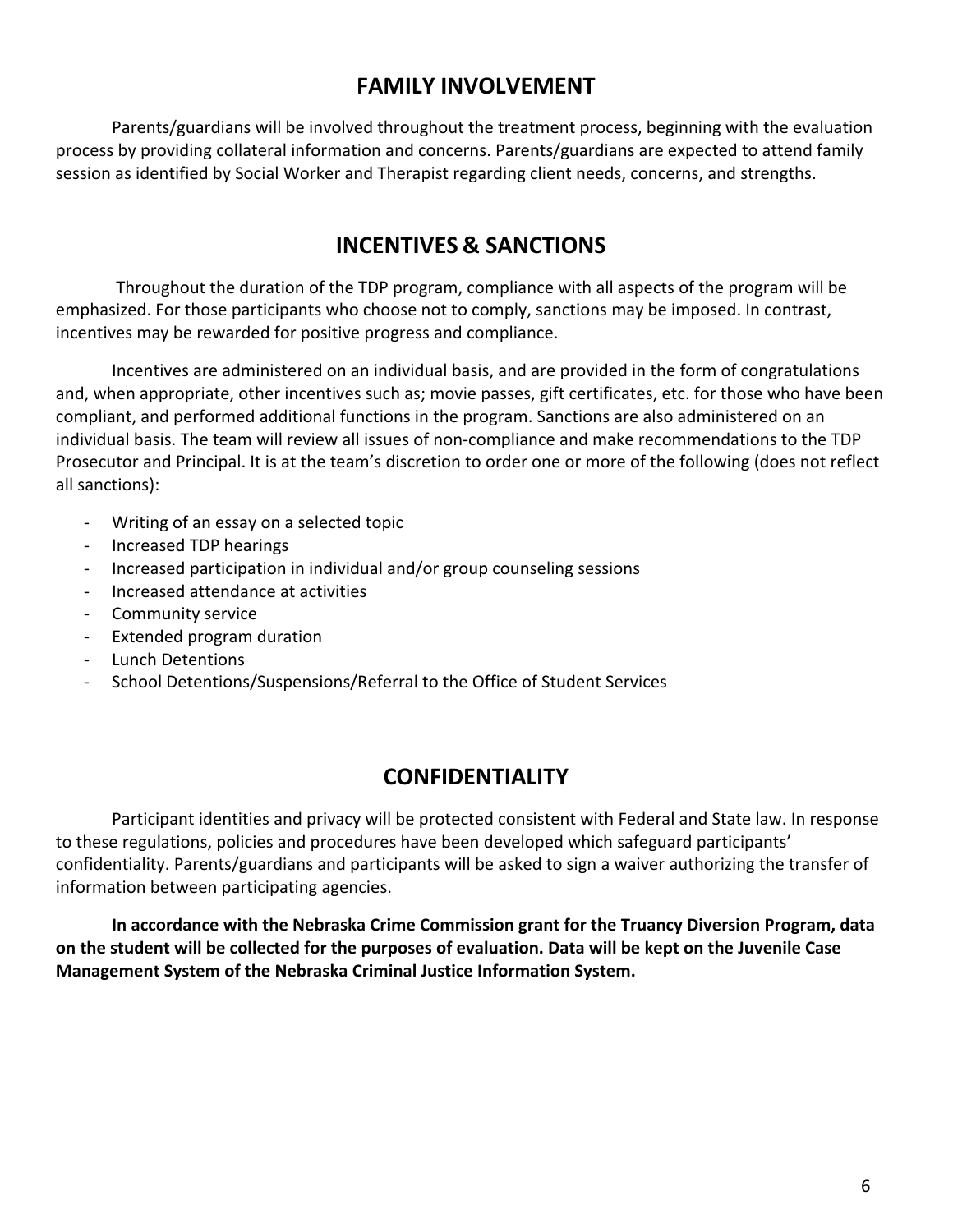## **\*Remote Learning/Zoom Conference Expectations\***

If Zoom conferencing, professionalism during Zoom conferences is expected from both the school professional and the student/family just as if the meeting was happening at school. Zoom conferences are not to be recorded. Even though the Zoom meeting will be conducted from a semi-private location, privacy and confidentiality cannot be guaranteed. For this reason discussing sensitive topics is discouraged.

Zoom conferencing with your LPS school counselor, school social worker, school psychologist, or psychotherapist is not therapy and should not be considered such. Internet connections can be unstable and cause difficulties. Anticipate that there may be problems connecting or maintaining a connection and that a Zoom conference might not be possible due to technical issues.

Students should try to ensure that Zoom conferences take place in a quiet, private location. If the school professional feels that a professional environment does not exist, he/she can end the Zoom conference…All staff and students must follow all LPS policies including those regarding computer use. (See Board Policies 6441.1 and 1105 for more details.)

As always, if the school social worker feels that the student is in danger of harm (including self-harm) or of harming someone else, appropriate reports will be made as required by law. If a student initiates communication with a staff member regarding a safety concern, staff will respond.

## **CONCLUSION**

Prosecutors, defense attorneys and school personnel who deal with truancies have recognized the need for an alternative way to address truancies and have provided their time to the Truancy Diversion Program initiative. Their participation and input in this collaborative process is what helps make this program work. Continued participation by the County Attorney's Office, schools, the Court, and treatment provider will enhance these efforts of treating and supervising youth.

The TDP program is a comprehensive approach to the needs of juveniles in Lancaster County. It requires communication and collaboration among the agencies who work with the juvenile justice system, and with the families of the participants. By providing input from qualified treatment staff, the judicial system, county attorney, educational representatives, family members and significant others we hope to address the entire individual in one contained program and not lose track of any aspect of their life.

We hope this Handbook has been helpful and answered any questions. If there are any additional questions or concerns about the TDP program, please feel free to ask any member of the TDP team. Important TDP telephone numbers have been listed on the last page of this Handbook.